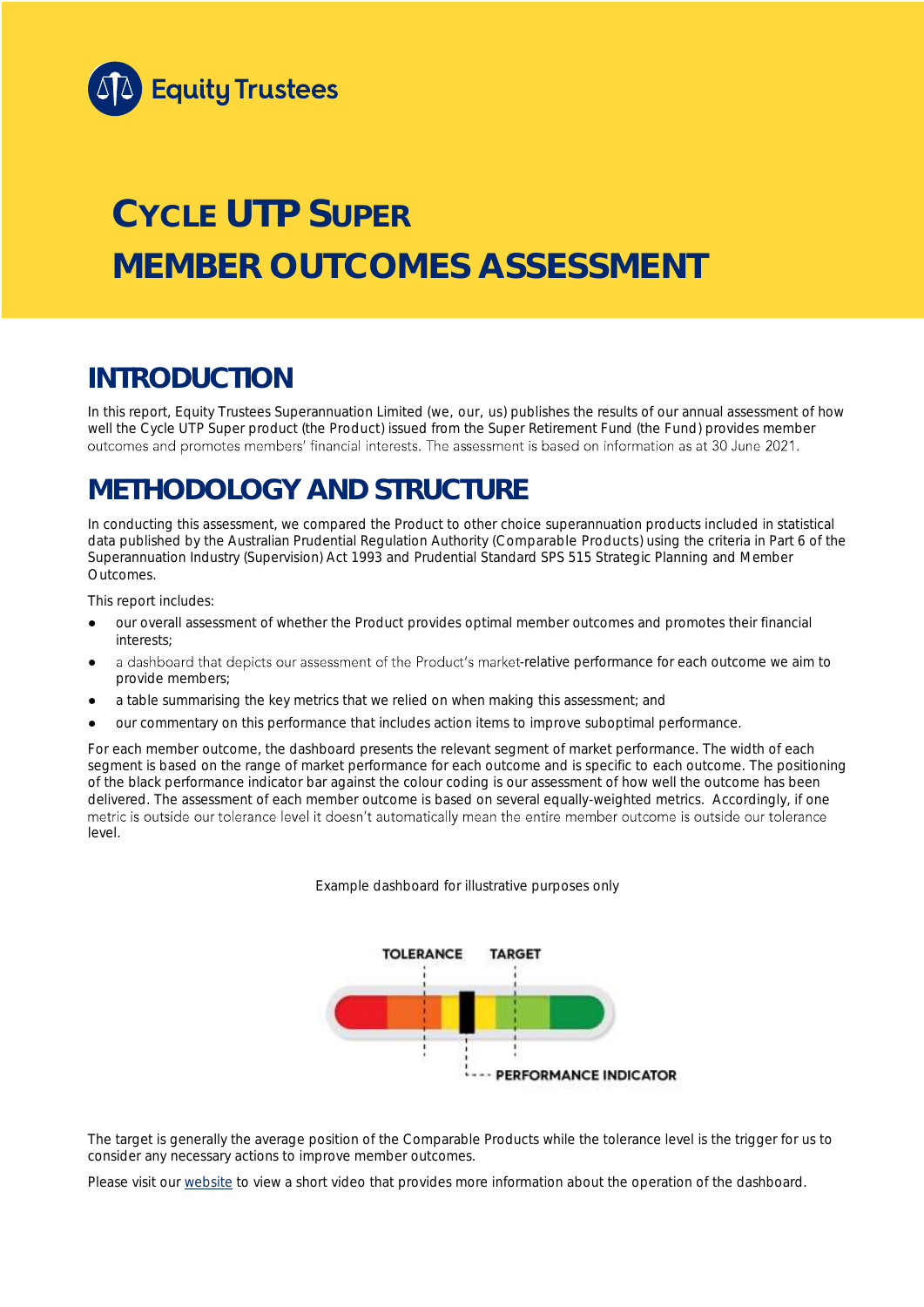## **OVERALL ASSESSMENT**

Having carefully considered the comparisons of the Product with Comparable Products set out in this report, including the dashboards, metrics, commentary and other relevant information available to us at the time of writing, we have concluded that as a result of the following factors the Product is promoting members' financial interests:

- 1. the options, benefits and facilities offered in the Product are appropriate for members;
- 2. the insurance premium charged for the Product does not inappropriately erode members' account balances;
- 3. the insurance strategy for the Product is appropriate; and
- 4. the scale of the Product and the Fund does not disadvantage members.

## **DASHBOARD**

### **STRATEGIC CONTEXT**

Working together with the Fund's Promoter, AIA Australia (AIA), the Fund's purpose is to enhance retirement outcomes by providing products that allow members to accumulate retirement savings, receive retirement income and protect their assets.

To support this purpose, our goals for the Fund are to enhance members' retirement balances through reduced fees, provide members with confidence through reliable and clear delivery of regulatory compliance, satisfy members through engaging member service that assists them grow their account balances and grow member balances through competitive investment returns in line with stated objectives and targets.

The Product is a choice insurance-only product.

### **INSURANCE CLAIM MANAGEMENT**

| Outcomes                                                        | Valid claims are accepted and paid in a timely manner. |                                                 |        |                            |        |  |  |  |
|-----------------------------------------------------------------|--------------------------------------------------------|-------------------------------------------------|--------|----------------------------|--------|--|--|--|
| The Product's<br>performance relative to<br>Comparable Products |                                                        |                                                 |        | Insurance Claim Management |        |  |  |  |
|                                                                 | Tolerance                                              |                                                 | Target |                            |        |  |  |  |
| <b>Metrics</b>                                                  | Ref                                                    | Metric Label                                    | Value  | Tolerance                  | Target |  |  |  |
|                                                                 | 5.1                                                    | Insurer's declined claims ratio - life cover    | 0.00%  | 3.70%                      | 2.42%  |  |  |  |
|                                                                 | 5.2                                                    | Insurer's average time to decision - life cover | 0.75   | 2.03                       | 1.37   |  |  |  |
|                                                                 | 5.7                                                    | Insurance-related EDR complaints                | 1.30   | 2.37                       | 1.01   |  |  |  |

#### Commentary

The performance indicator measures the acceptance of insurance claims, the timeliness of claim decision-making and the quality of the claims process against Comparable Products.

Authority per 10,000 member accounts.

The performance indicator, which meets our target, is based on an equal weighting of all the metrics in the above table.

The insured benefits in this Product are supported by retail life insurance policies. For this suite of policies, in the year ended 30 June 2021 the Fund's Insurer paid 29 death benefit claims.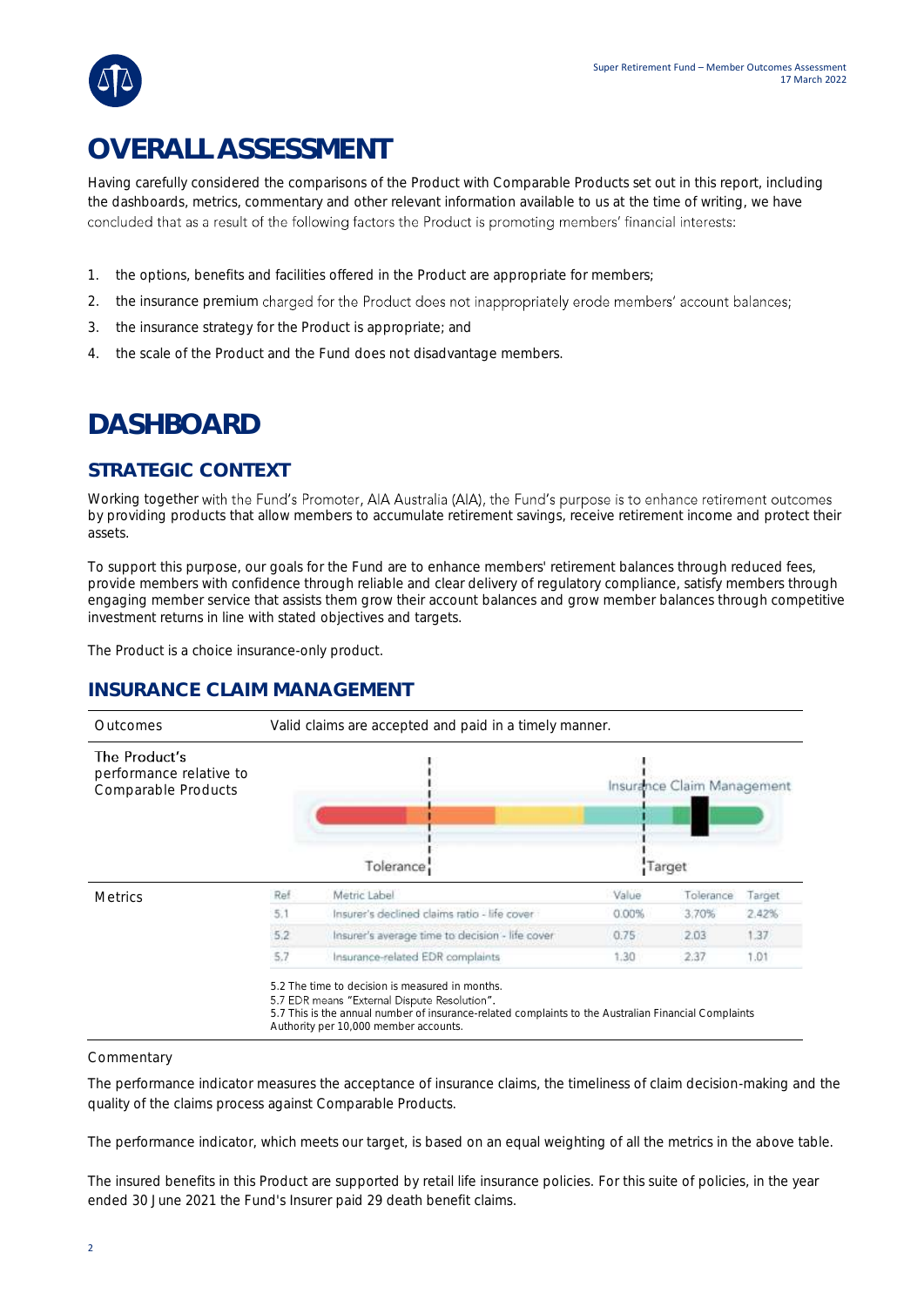

As no claims were denied, no remedial action is required as a result of this assessment.

The average time to decision meets our target. No remedial action is required as a result of this assessment.

The number of insurance-related complaints that have been made to the Australian Financial Complaints Authority does not meet our target and is within our tolerance level. No remedial action is required as a result of this assessment.

As a result, we are comfortable that valid claims are accepted and paid in a timely manner.

All insurance cover is voluntary. We believe that the appropriate level of insurance cover is a balance between the amount of cover required (based on the maintenance of the member's, and their dependants', standard of living in the event of a claim) and the affordability of that cover for the member.

Members have the opportunity to seek personal financial advice if required, select their own level of insurance cover and cancel their cover if no longer required. Therefore:

- the insurance premiums charged for the Product do not inappropriately erode members' account balances; and •
- the insurance strategy for the Product is appropriate.

## **MEMBER SERVICES**



#### **Commentary**

The performance indicator measures the delivery of administration services against our service levels.

The performance indicator, which does not meet our target and is within our tolerance level, is based on an equal weighting of the above metrics.

Service level achievement (95.63%) meets our target. No remedial action is required as a result of this assessment.

The number of complaints about administration services that have been made to the Australian Financial Complaints Authority does not meet our target and is within our tolerance level. No remedial action is required as a result of this assessment.

As a result, we are comfortable that administration services satisfy member expectations because of the high rate of service level achievement and the number of administration related complaints is within tolerance level. Therefore, we consider the options, benefits and facilities offered in the Product are appropriate for members.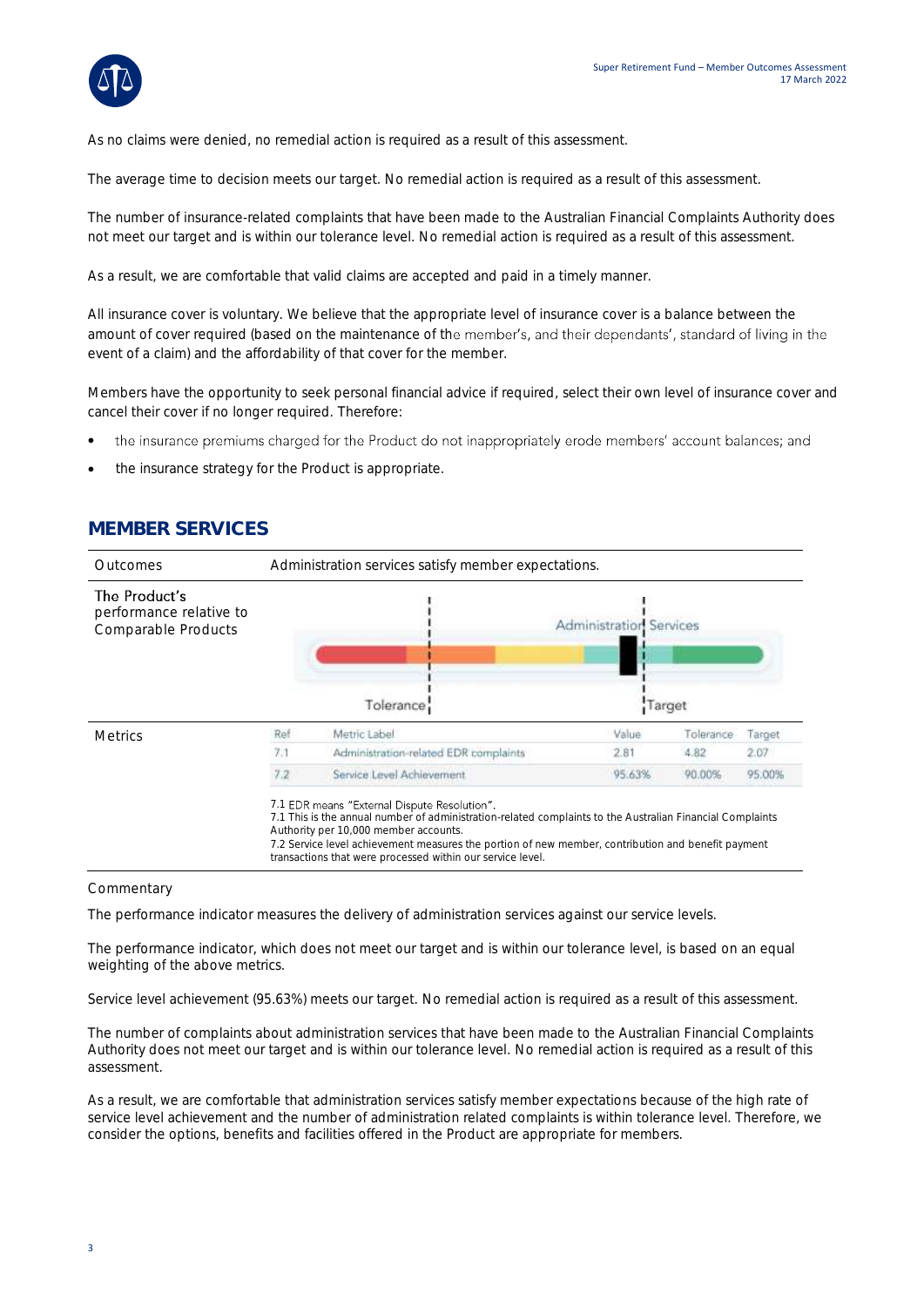

### **SUSTAINABILITY**



#### **Commentary**

The performance indicator measures the Fund's sustainability and likelihood of delivering optimal outcomes in the foreseeable future against other funds.

The performance indicator, which does not meet our target and is within our tolerance level, is based on an equal weighting of the above metrics. No remedial action is required as a result of this assessment.

As the Fund is closed to new members, movements in member accounts and the average member age are expectedly below our targets. We expect these indicators will move further away from our targets as members move closer to retirement.

With total member benefits of \$3.0b and almost 46,000 members, the Fund retains sufficient scale to support member outcomes into the future. Nevertheless, we continue to monitor the impact that the expected reduction in Fund size may have on member outcomes.

Therefore, we are comfortable that the scale of the Product and the Fund does not disadvantage members.

### **LIQUIDITY**

| Outcomes                                                        | Benefit and rollover requests can be met in a timely manner from insurance policies. |                                   |           |           |        |  |  |
|-----------------------------------------------------------------|--------------------------------------------------------------------------------------|-----------------------------------|-----------|-----------|--------|--|--|
| The Product's<br>performance relative to<br>Comparable Products |                                                                                      |                                   | Liquidity |           |        |  |  |
|                                                                 |                                                                                      | Tolerance                         |           | Target    |        |  |  |
| <b>Metrics</b>                                                  | Ref                                                                                  | Metric Label                      | Value     | Tolerance | Target |  |  |
|                                                                 | 9.1                                                                                  | Insurer financial strength rating | A+        | BBB       | AA     |  |  |

#### **Commentary**

The performance indicator measures the Fund's ability to meet benefit and rollover requests in a timely manner.

The performance indicator does not meet our target and is within our tolerance level. No remedial action is required as a result of this assessment.